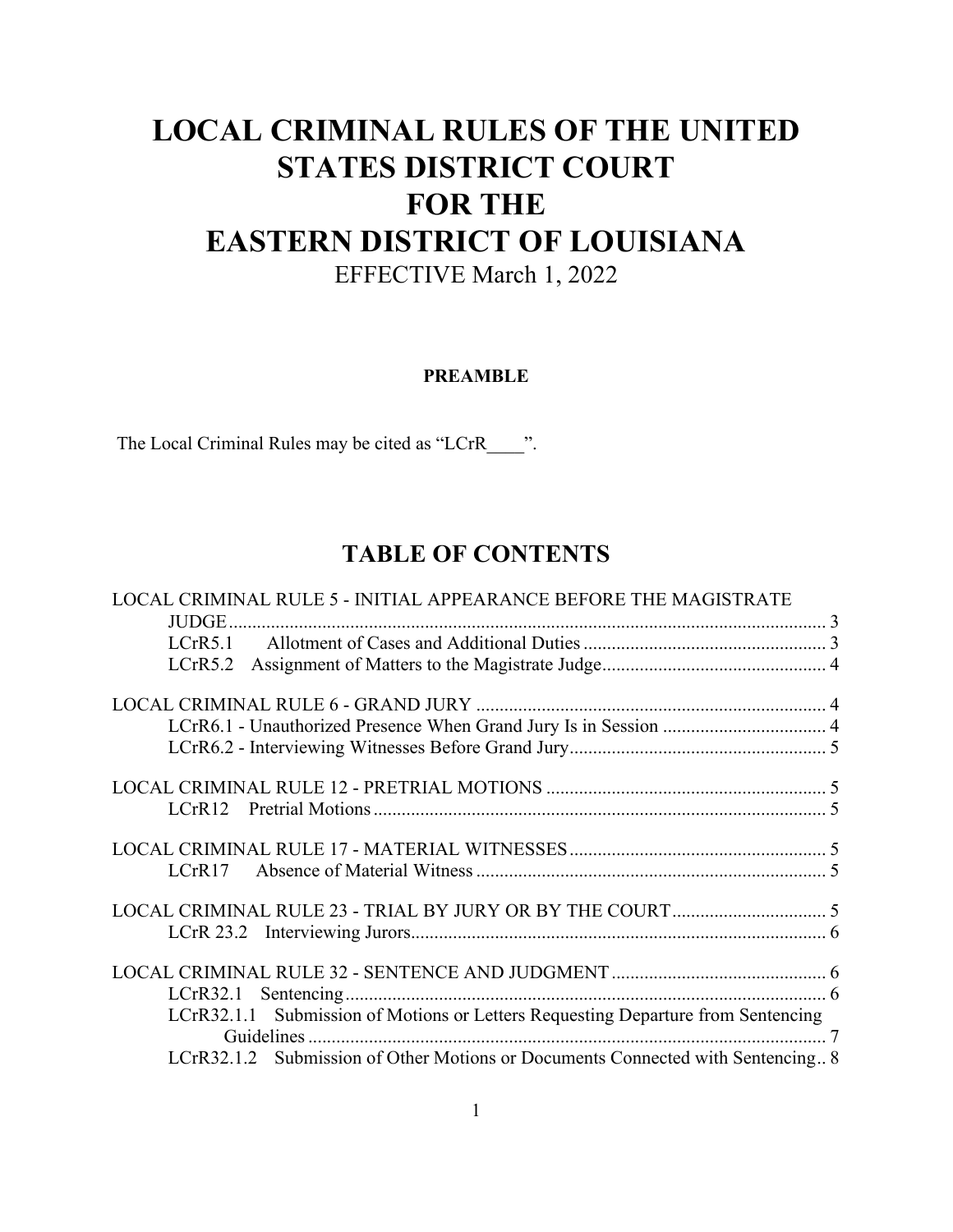|          | LOCAL CRIMINAL RULE 44 - APPEARANCES BY LAW STUDENTS  8                       |  |
|----------|-------------------------------------------------------------------------------|--|
| LCrR44   |                                                                               |  |
|          |                                                                               |  |
|          |                                                                               |  |
|          |                                                                               |  |
|          | LOCAL CRIMINAL RULE 53 - REGULATION OF CONDUCT IN THE COURTROOM 9             |  |
|          | LCrR53.1 Dissemination of Information Concerning Pending or Imminent Criminal |  |
|          |                                                                               |  |
|          |                                                                               |  |
|          | LCrR53.3 Extrajudicial Statements Concerning Specific Matters 10              |  |
|          |                                                                               |  |
| LCrR53.5 |                                                                               |  |
| LCrR53.6 | Extrajudicial Statements After Trial and Prior to Sentence  11                |  |
| LCrR53.7 |                                                                               |  |
| LCrR53.8 |                                                                               |  |
| LCrR53.9 |                                                                               |  |
|          |                                                                               |  |
|          | LOCAL CRIMINAL RULE 58 - PROCEDURE FOR MISDEMEANORS AND OTHER                 |  |
|          |                                                                               |  |
| LCrR58.1 |                                                                               |  |
| LCrR58.2 |                                                                               |  |
|          |                                                                               |  |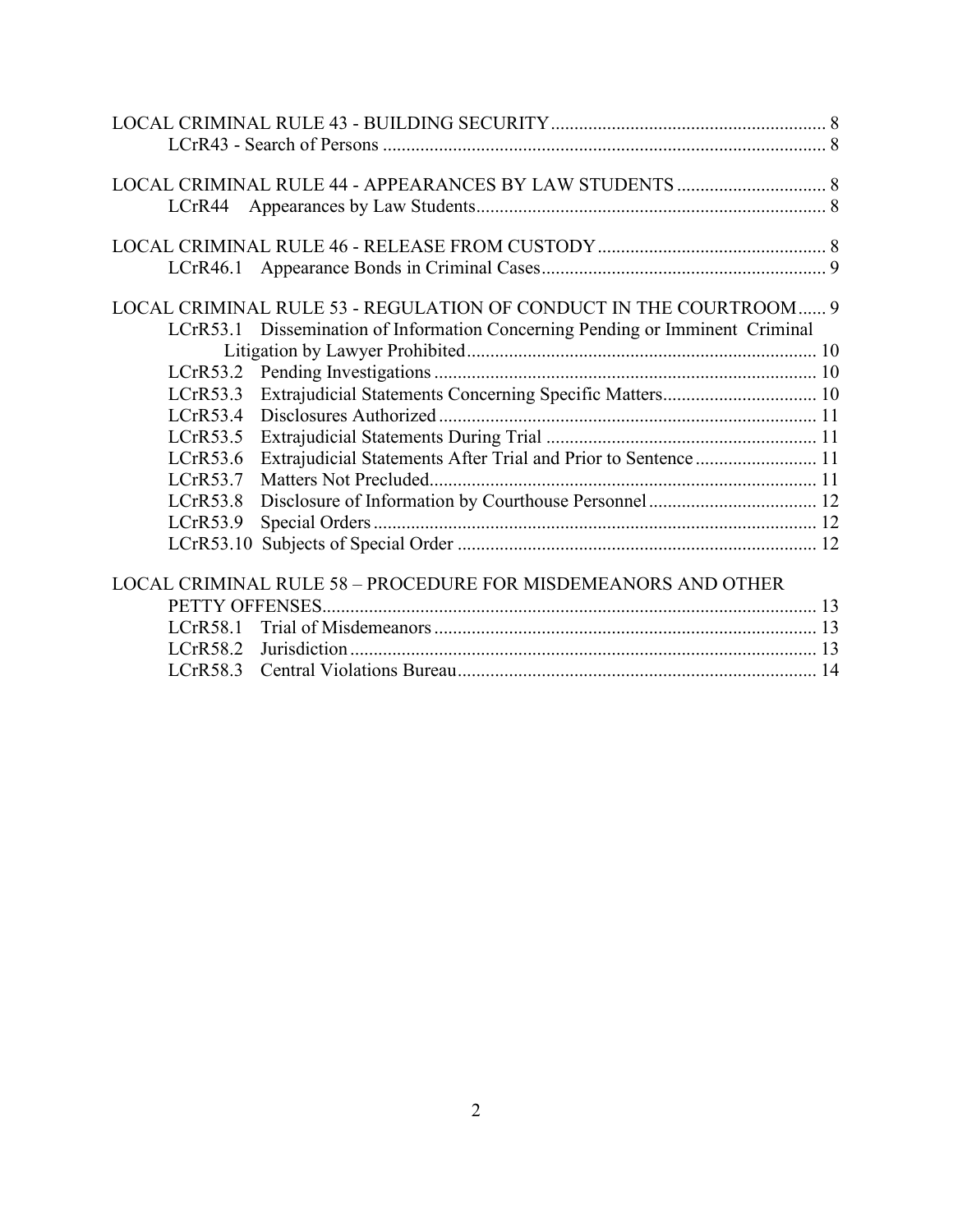# <span id="page-2-0"></span>**LOCAL CRIMINAL RULE 5 - INITIAL APPEARANCE BEFORE THE MAGISTRATE JUDGE**

#### **LCrR5.1 - Allotment of Cases and Additional Duties LCrR5.2 - Assignment of Matters to the Magistrate Judge**

# <span id="page-2-1"></span>**LCrR5.1 Allotment of Cases and Additional Duties**

Unless the court orders otherwise, criminal cases will be allotted to the magistrate judges in the same manner as cases are allotted to the judges.

- A. All proceedings including trial and imposition of sentence in petty offense and other misdemeanor cases, subject to the limitations of 18 USC 3401;
- B. Arraignments and all other non-dispositive proceedings in other criminal cases that may under these rules be conducted by the magistrate judges, including without limitation, simplified motion hearings, motions related to deposition, discovery, inspection, subpoenas, bills of particular and mental or other examinations, but excluding motions to suppress, motions for trial continuances and motions for withdrawal or substitution of counsel;
- C. All proceedings a magistrate judge is authorized to conduct by Rules 3, 4, 5, 5.1, 40(b), and 41, Federal Rules of Criminal Procedure;
- D. Proceedings to order release or detention of arrested persons pursuant to 18 USC 3141 et seq*.*;
- E. Receiving return of indictments by the grand jury and issuance of bench warrants for defendants named in the indictment, when necessary.
- F. Conduct extradition proceedings pursuant to 18 USC 3184;
- G. Upon referral by a district judge, conduct pre-trial and scheduling conferences, and enter scheduling orders.
- H. Hear motions, enter orders, conduct hearings, and make findings of fact and recommendations to the court on mental competency matters as provided in 18 USC 4244.

Nothing in these rules shall preclude a judge from withdrawing the reference of any matter. [Amended February 1, 2011]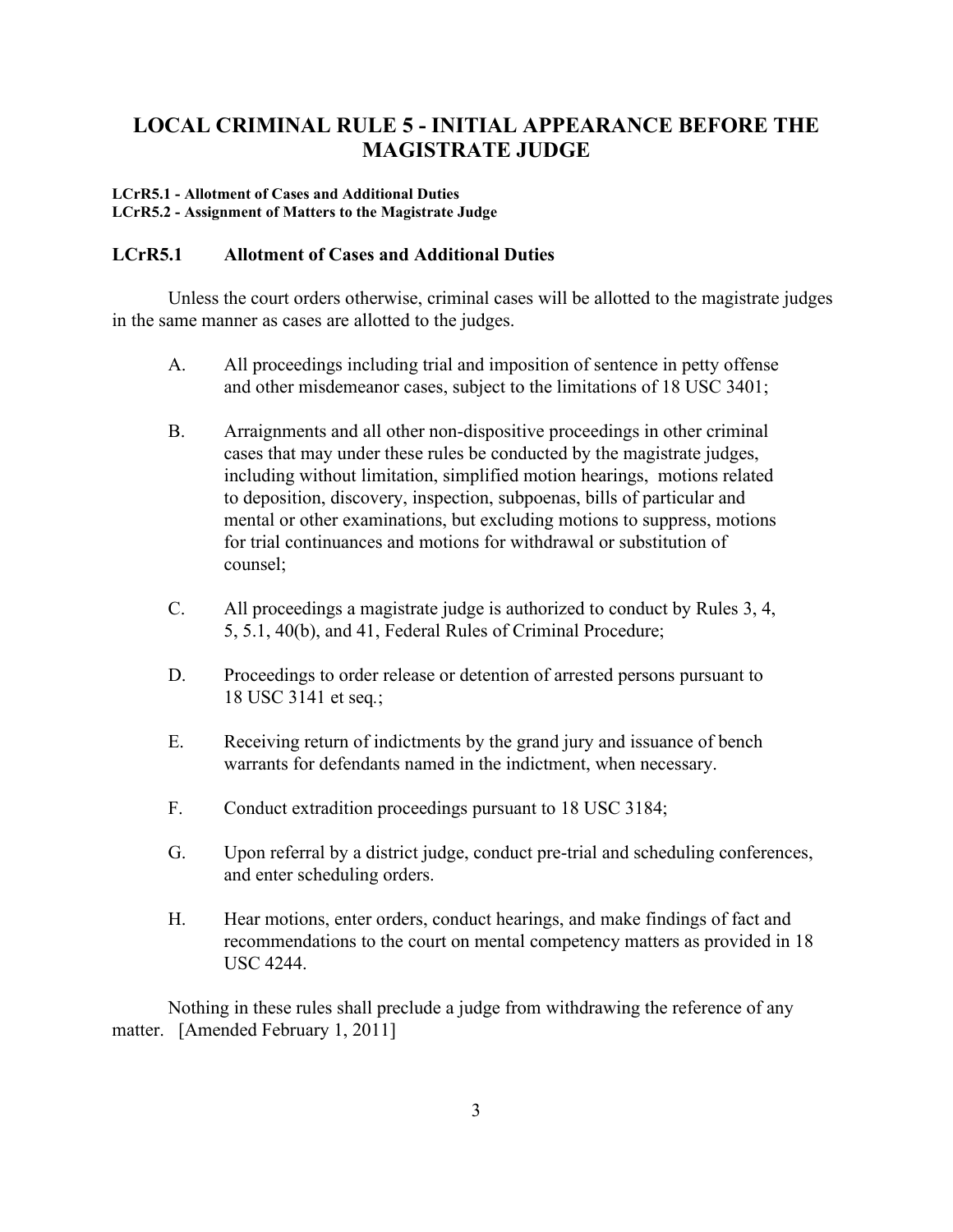# <span id="page-3-0"></span>**LCrR5.2 Assignment of Matters to the Magistrate Judge**

A magistrate judge will be designated as the criminal duty magistrate judge. All magistrate judges shall perform criminal duty responsibilities on a rotating basis after regular business hours, on weekends, and as the court specifies. The criminal duty magistrate judge shall:

- 1. Conduct preliminary proceedings in criminal cases, pursuant to Rules 3, 4, 5, 5.1, 40 and 41 of the Federal Rules of Criminal Procedure;
- 2. Receive returns of the Grand Jury;
- 3. Set conditions of bail and order release or detention of arrested persons in accordance with 18 U.S.C. §3141, except that (1) pursuant to 18 U.S.C. §3142, the magistrate judge who initially sets the conditions of release shall also conduct any subsequent proceedings related to detention or conditions of release of the defendant while pending trial, and (2) pursuant to 18 U.S.C. §3141, the assigned district judge shall conduct all subsequent proceedings related to detention or conditions of release while pending sentence or appeal unless referred by the judge to the magistrate judge who initially sets the conditions of release. [Amended March 1, 2022]
- 4. Conduct the arraignment in criminal cases;
- 5. Conduct proceedings in petty offense cases brought pursuant to the Migratory Bird Treaty Act and under the Central Violations Bureau.

# **LOCAL CRIMINAL RULE 6 - GRAND JURY**

#### <span id="page-3-1"></span>**LCrR6.1 - Unauthorized Presence When Grand Jury Is in Session LCrR6.2 - Interviewing Witnesses Before Grand Jury**

#### <span id="page-3-2"></span>**LCrR6.1 - Unauthorized Presence When Grand Jury Is in Session**

No person shall introduce or possess any type of camera, recording equipment or other type of electric or electronic device in the grand jury room or in the hall adjacent to the grand jury space while, or immediately before or after, the grand jury is in session.

No person, except grand jurors, witnesses, government attorneys, agents or employees, court personnel concerned with any grand jury proceeding, private attorneys whose clients have been called to appear as witnesses at a grand jury session then in progress or about to commence,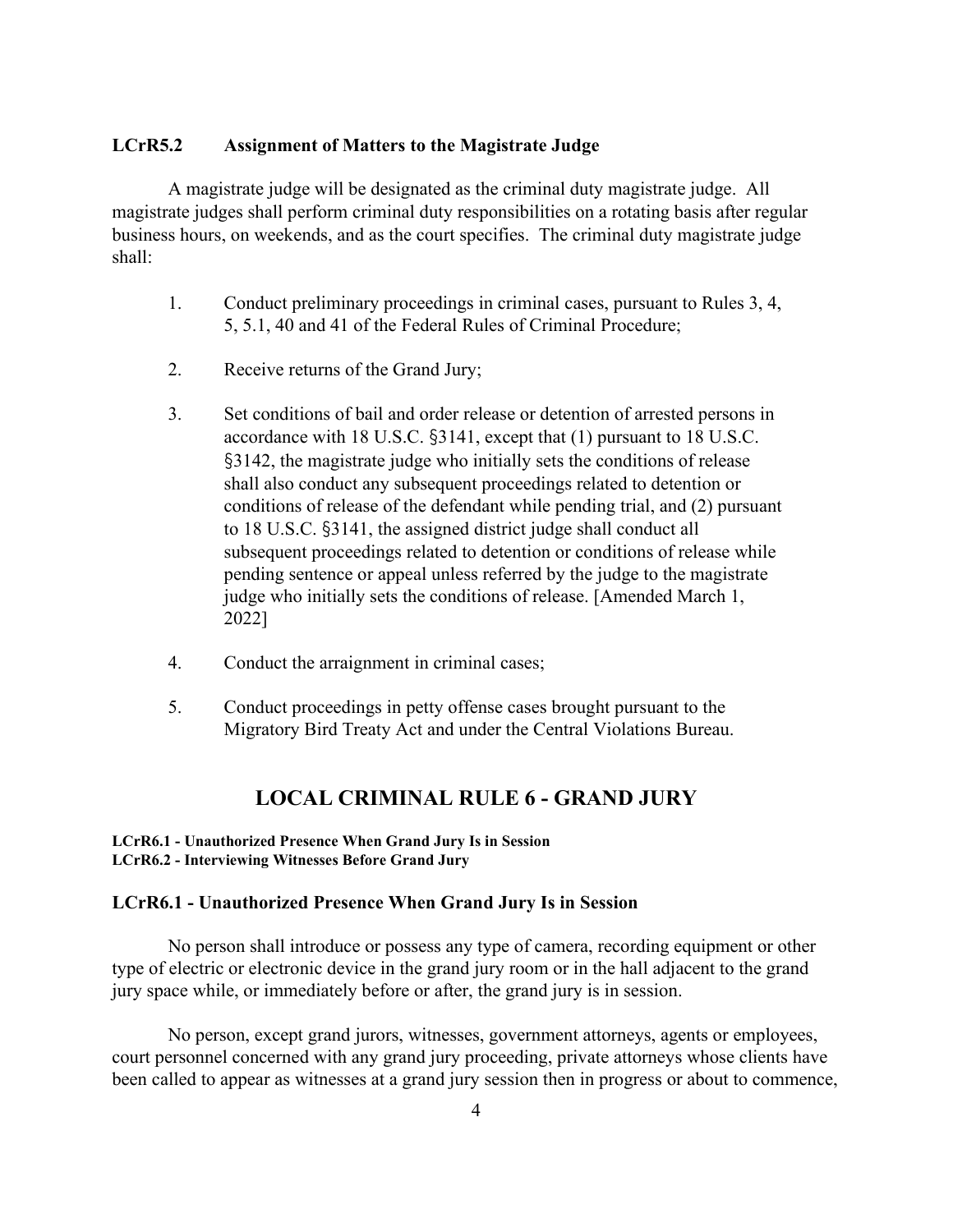and others specifically authorized, shall remain in the hall adjacent to the grand jury space beyond the entrance door.

#### <span id="page-4-0"></span>**LCrR6.2 - Interviewing Witnesses Before Grand Jury**

Questioning, interviewing or interfering with any person who may testify or who has testified before any grand jury within the premises is prohibited. [Adopted February 1, 2011]

# **LOCAL CRIMINAL RULE 12 - PRETRIAL MOTIONS**

#### <span id="page-4-2"></span><span id="page-4-1"></span>**LCrR12 Pretrial Motions**

Pretrial motions relative to discovery shall be filed within the time set by the magistrate judge, and shall be noticed for hearing on the motion day following the expiration of 15 days. The government shall file its response no later than eight calendar days before the scheduled hearing date.

These discovery motions shall be accompanied by a certificate of counsel for the moving party stating that counsel have conferred in person or by telephone for the purpose of amicably resolving the issues and stating that they are unable to agree or stating that opposing counsel has refused to so confer after reasonable notice. Counsel for the moving party shall arrange the conference. [Adopted March 26, 2001]

# **LOCAL CRIMINAL RULE 17 - MATERIAL WITNESSES**

#### <span id="page-4-4"></span><span id="page-4-3"></span>**LCrR17 Absence of Material Witness**

Every motion for a continuance based upon absence of a material witness must be accompanied by the affidavit of the moving party or attorney, setting forth the efforts made to procure attendance and the facts expected to be proved by the witness. If the opposite party admits that the witness, if called, would testify as set forth in the affidavit, the court may, in its discretion, deny the motion. The court may dispense with a statement of the facts to be proved. If the proposed testimony is not set forth, or in any other case, the court may hold a hearing on the matter and take such action with respect to the motion as justice requires. [Adopted February 1, 2011]

#### <span id="page-4-5"></span>**LOCAL CRIMINAL RULE 23 - TRIAL BY JURY OR BY THE COURT**

#### **LCrR 23.2 Interviewing Jurors**

[LcrR 23.1*, Trial by Jury*, Abrogated May 1, 2015]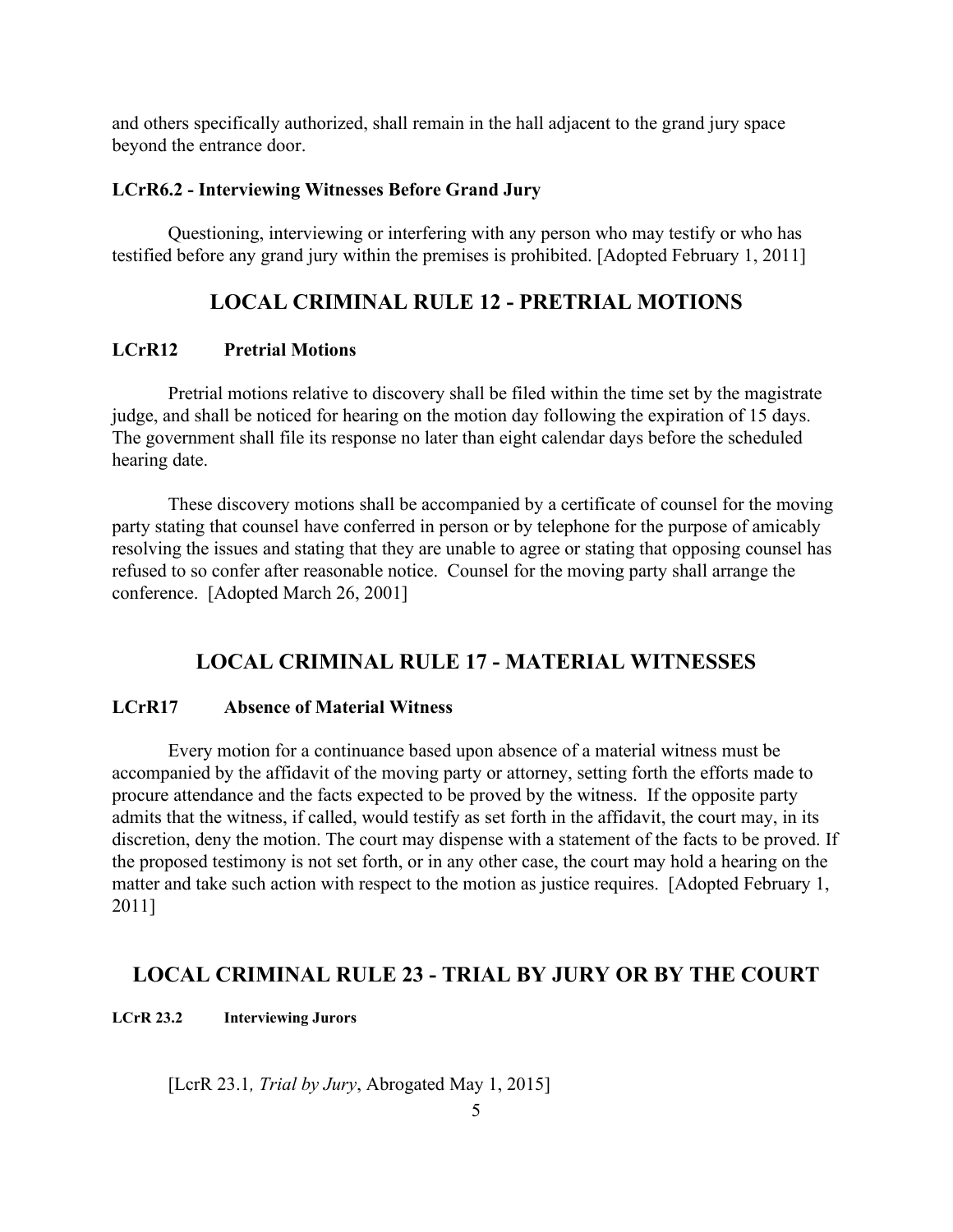# <span id="page-5-0"></span>**LCrR 23.2 Interviewing Jurors**

- A. A juror has no obligation to speak to any person about any case and may refuse all interviews or requests for comments.
- B. Attorneys and parties to an action, or anyone acting on their behalf, are prohibited from speaking with, examining or interviewing any juror regarding the proceedings, except with leave of court. If leave of court is granted, it shall be conducted only as specifically directed by the court.
- C. No person may make repeated requests to interview or question a juror after the juror has expressed a desire not to be interviewed. [Adopted December 1, 2014]

# **LOCAL CRIMINAL RULE 32 - SENTENCE AND JUDGMENT**

<span id="page-5-1"></span>

| <b>LCrR32.1</b>   | Sentencing                                                                              |
|-------------------|-----------------------------------------------------------------------------------------|
| <b>LCrR32.1.1</b> | <b>Submission of Motions or Letters Requesting Departure from Sentencing Guidelines</b> |
| <b>LCrR32.1.2</b> | <b>Submission of Other Motions or Documents Connected with Sentencing</b>               |

# <span id="page-5-2"></span>**LCrR32.1 Sentencing**

- A. In accordance with the provisions of Federal Rule of Criminal Procedure 32, when a presentence investigation is ordered, defendant's counsel, upon request, is entitled to notice and a reasonable opportunity to attend any interview of the defendant by a probation officer in the course of a presentence investigation.
- B. Not less than 35 days prior to the date set for sentencing, unless the defendant waives this minimum period, the probation officer shall disclose the presentence investigation report to the defendant, counsel for the defendant and the Government. Within 14 days thereafter, counsel shall communicate in writing to the probation officer and each other any objections they may have as to any material information, sentencing classifications, sentencing guideline ranges, and policy statements contained in or omitted from the report.
- C. After receiving counsel's objections, the probation officer shall conduct any further investigation and make any revision to the presentence report that may be necessary. The officer may require counsel for both parties to meet with the officer to discuss unresolved factual and legal issues.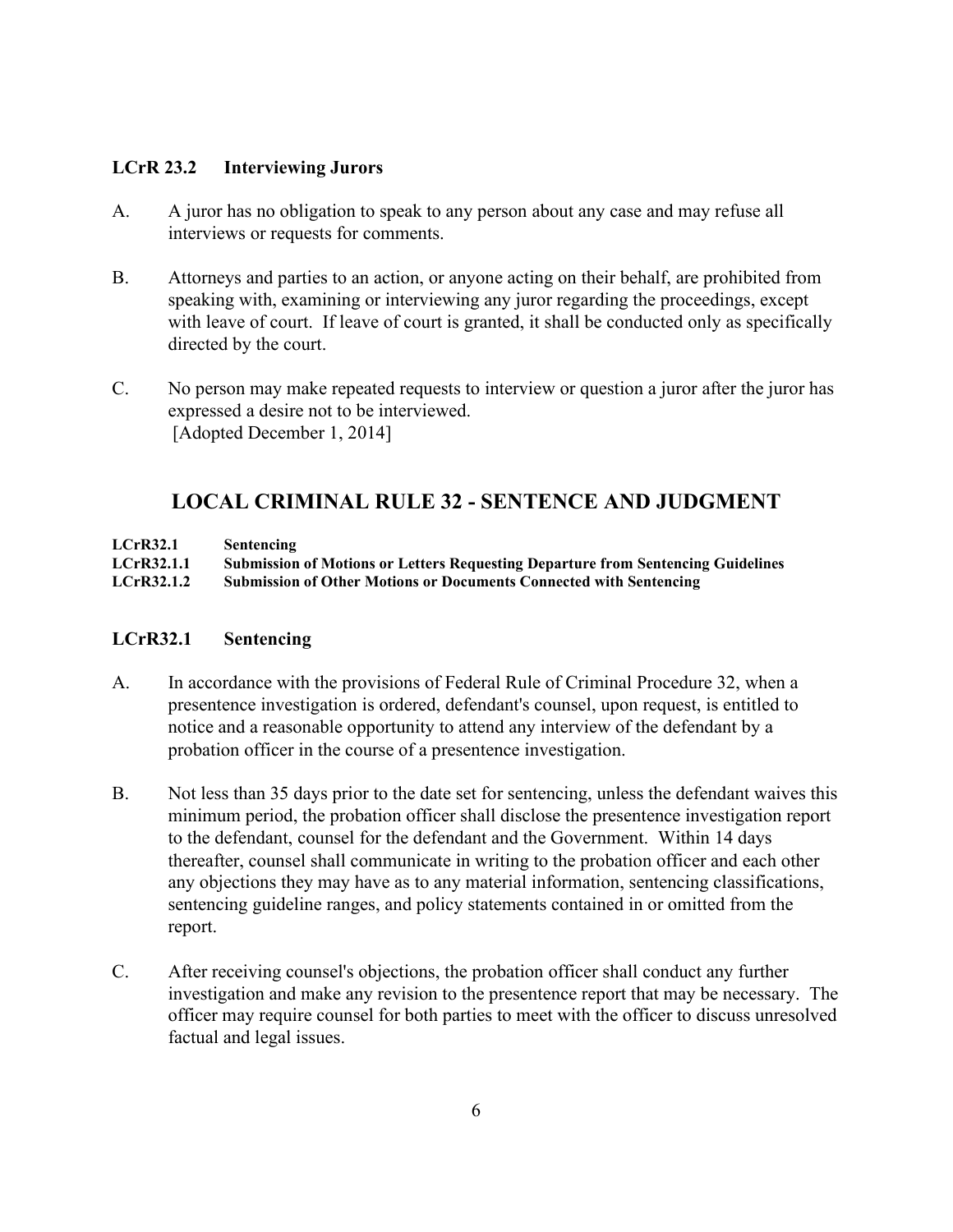- D. Not later than seven days prior to the date of the sentencing hearing, the probation officer shall submit the presentence report to the sentencing judge. The report shall be accompanied by an addendum setting forth any objections counsel may have made that have not been resolved, together with the officer's comments thereon. At the same time, the probation officer must furnish the revisions of the presentence report and the addendum to the defendant, the defendant's counsel, and the attorney for the Government.
- E. Except with regard to any objection made under subdivision B that has not been resolved, the report of the presentence investigation may be accepted by the court as accurate. The court, however, for good cause shown, may allow a new objection to be raised at any time before the imposition of sentence. In resolving disputed issues of fact, the court may consider any reliable information presented by the probation officer, the defendant, or the Government.
- F. The times set forth in this rule may be modified by the court for good cause shown, except that the 14 day period set forth in subdivision B may be diminished only with the consent of the defendant.
- G. Nothing in this rule requires the disclosure of any portions of the presentence report that are not disclosable under Rule 32 of the Federal Rules of Criminal Procedure. As permitted by Rule 32, the probation officer's recommendation on the sentence shall not be disclosed.
- H. The presentence report shall be deemed to have been disclosed:
	- 1. when a copy of the report is physically delivered,
	- 2. one day after the report's availability for inspection is orally communicated, or
	- 3. three days after a copy of the report or notice of its availability is mailed.

[Amended June 28, 2002]

# <span id="page-6-0"></span>**LCrR32.1.1 Submission of Motions or Letters Requesting Departure from Sentencing Guidelines**

Any motion or letter requesting a departure from the Sentencing Guidelines must be delivered to the sentencing judge's chambers by no later than 4:30 p.m. on the third working day prior to the date of the sentencing hearing (*i.e.*, if the sentencing hearing is set for Wednesday, the request must be delivered by 4:30 p.m. on Friday; if the sentencing hearing is set for Thursday, it must be delivered by 4:30 p.m. on Monday). Any motions or letters requesting a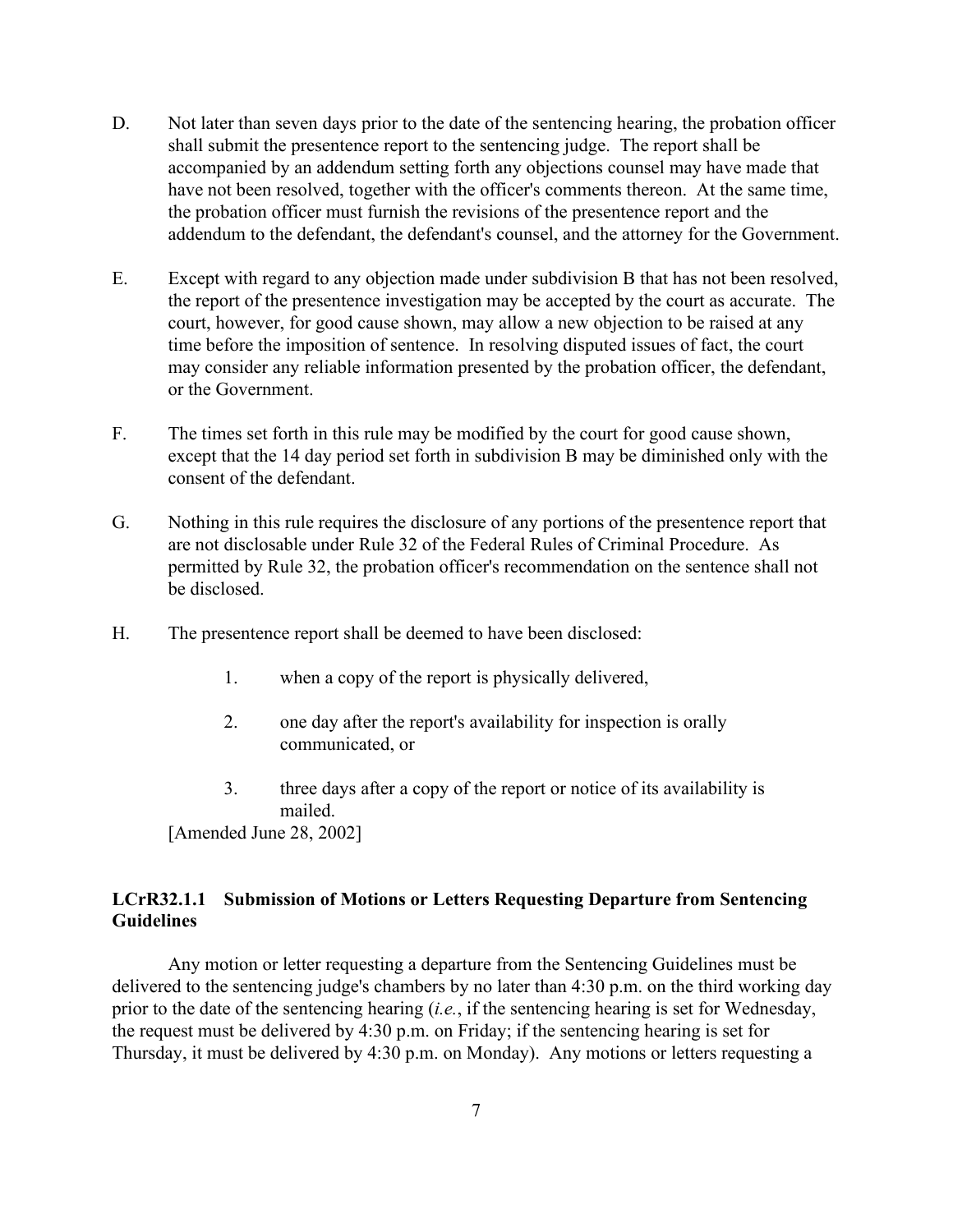departure from the Sentencing Guidelines not timely submitted shall be deemed waived unless good cause is shown.

#### <span id="page-7-0"></span>**LCrR32.1.2 Submission of Other Motions or Documents Connected with Sentencing**

All submissions, other than those referred to in LCrR32.1.1E, must be filed no later than five working days before sentencing and all responses must be filed no later than three working days before sentencing. [Adopted March 26, 2001]

# **LOCAL CRIMINAL RULE 43 - BUILDING SECURITY**

#### <span id="page-7-2"></span><span id="page-7-1"></span>**LCrR43 - Search of Persons**

Security personnel may search the person of anyone entering the premises or any space in it. Anyone who refuses to permit such a search shall be denied entry.

Any defendant in a criminal case whose appearance is required who refuses to permit such a search will be denied entry and security personnel must immediately notify the judge before whom the appearance is required. The judge may take the appropriate action, including, but not limited to, detention and search, and ordering revocation of bond, if the defendant is on bond.[Adopted February 1, 2011]

# <span id="page-7-3"></span>**LOCAL CRIMINAL RULE 44 - APPEARANCES BY LAW STUDENTS**

#### <span id="page-7-4"></span>**LCrR44 Appearances by Law Students**

Subject to the rules for appearances by law students in LR 83, limited appearances by law students, if the person on whose behalf he or she is appearing has consented to that appearance in writing and the supervising lawyer has also approved the appearance in writing, are allowed in any criminal matter on behalf of an indigent defendant.

An eligible law student may also appear in any criminal matter on behalf of the United States with the written approval of both the prosecuting attorney or his or her authorized representative and the supervising lawyer. Insofar as practicable, the legal services of law students in criminal practice shall be divided equally between prosecution and defense. [Adopted February 1, 2011]

# <span id="page-7-5"></span>**LOCAL CRIMINAL RULE 46 - RELEASE FROM CUSTODY**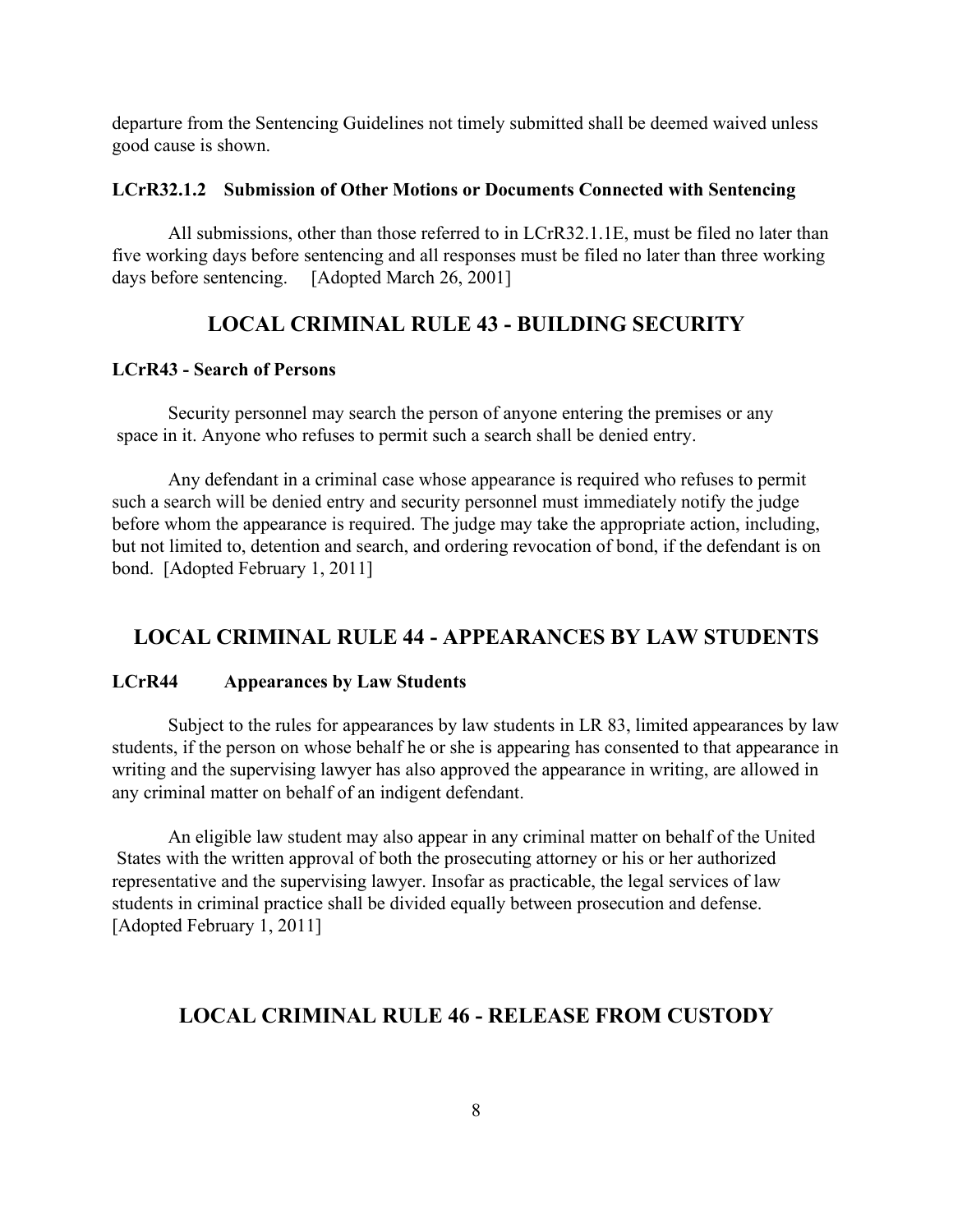# <span id="page-8-0"></span>**LCrR46.1 Appearance Bonds in Criminal Cases**

A person charged with a criminal offense in which a secured bond has been required may, at the discretion of the court, be permitted to furnish in lieu of cash a government obligation or a corporation as described in LR65.1.1, or a secured interest in real estate which shall be referred to as a "property bond."

- A. To qualify as adequate security, the real property must have an equity value, after deducting the outstanding balance of any existing lien or encumbrance, of an amount not less than the principal amount of the bail set.
- B. The title owner of the property shall furnish a collateral mortgage on the property in favor of the United States of America and shall deliver to the court a collateral mortgage note in pledge as security for the bond.
	- 1. Prior to release of the person charged, the mortgage shall be recorded in the official records of the place wherein the property is situated and a certificate shall be furnished by the official authorized to enter the mortgage upon the public records showing the date, time and place of inscription and any prior recorded lien or encumbrance.
	- 2. The property owner shall be required to give proof of ownership and furnish a certificate from any prior lien-holder stating the balance then due on any such liens and whether payment is current.
	- 3. The equity value may be determined by the testimony of an expert appraiser or by such other proof as the court may require.

# <span id="page-8-1"></span>**LOCAL CRIMINAL RULE 53 - REGULATION OF CONDUCT IN THE COURTROOM**

- **LCrR53.1 Dissemination of Information Concerning Pending or Imminent Criminal Litigation by Lawyer Prohibited**
- **LCrR53.2 Pending Investigations**
- **LCrR53.3 Extrajudicial Statements Concerning Specific Matters**
- **LCrR53.4 Disclosures Authorized**
- **LCrR53.5 Extrajudicial Statements During Trial**
- **LCrR53.6 Extrajudicial Statements After Trial and Prior to Sentence**
- **LCrR53.7 Matters Not Precluded**
- **LCrR53.8 Disclosure of Information by Courthouse Personnel**
- **LCrR53.9 Special Orders**
- **LCrR53.10 Subjects of Special Order**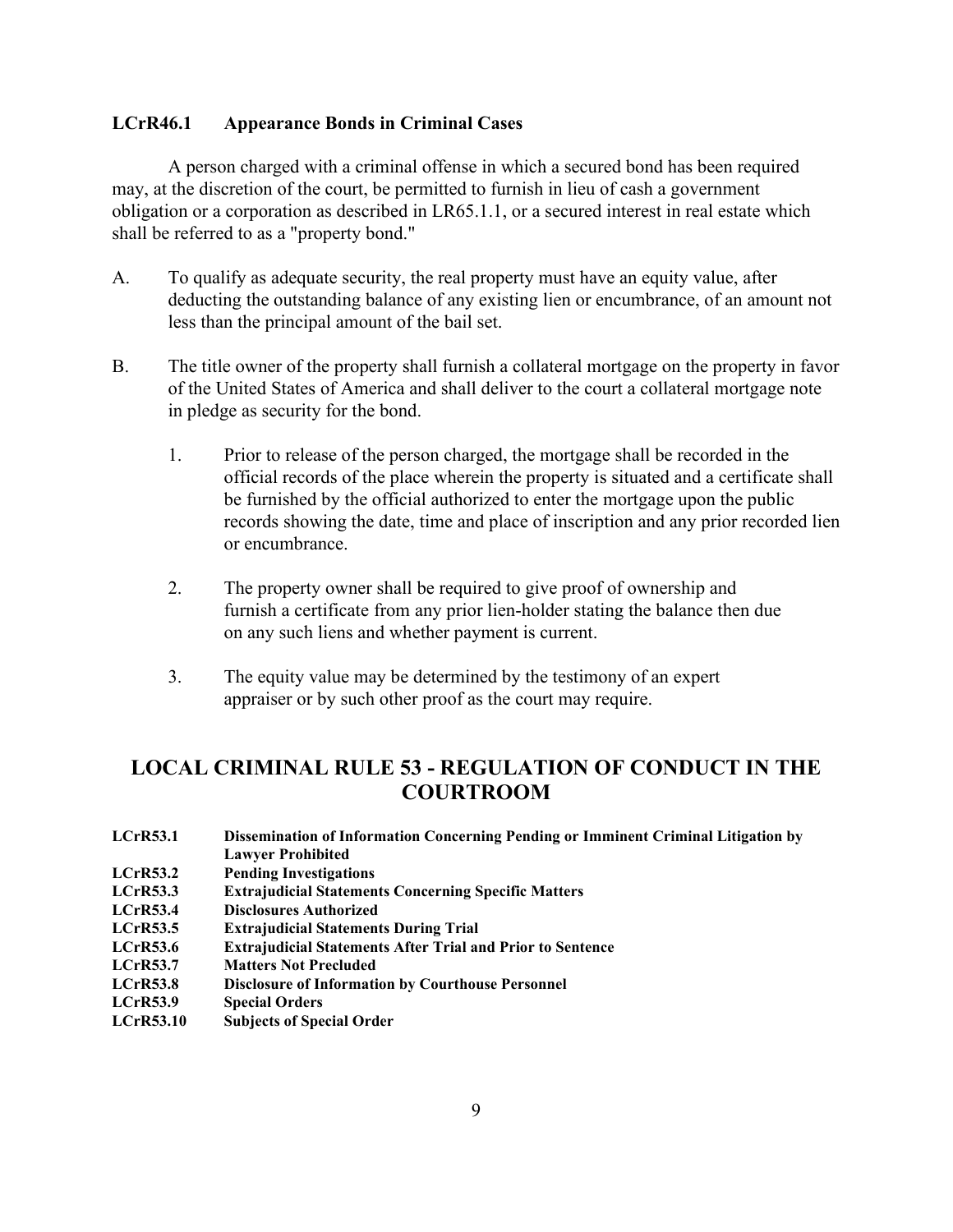# <span id="page-9-0"></span>**LCrR53.1 Dissemination of Information Concerning Pending or Imminent Criminal Litigation by Lawyer Prohibited**

It is the duty of the lawyer not to release or authorize the release of information or opinion for dissemination by any means of public communication, in connection with pending or imminent criminal litigation with which he or she is associated, if there is a reasonable likelihood that such dissemination will interfere with a fair trial or otherwise prejudice the due administration of justice.

### <span id="page-9-1"></span>**LCrR53.2 Pending Investigations**

When there is a grand jury or other pending investigation of any criminal matter, a lawyer participating in the investigation shall refrain from making any extrajudicial statement, for dissemination by any means of public communication, that goes beyond the public record or that is not necessary to inform the public that the investigation is under way, to describe the general scope of the investigation, to obtain assistance in the apprehension of a suspect, or to warn the public of any dangers, or otherwise to aid in the investigation.

#### <span id="page-9-2"></span>**LCrR53.3 Extrajudicial Statements Concerning Specific Matters**

From the time of arrest, issuance of an arrest warrant or the filing of a complaint, information, or indictment in any criminal matter until the commencement of trial or disposition without trial, a lawyer associated with the prosecution or defense shall not release or authorize the release of any extrajudicial statement for dissemination by means of public communication relating to that matter and concerning:

- A. The prior criminal record (including arrests, indictments, or other charges of crime), or the character or reputation of the accused, except that the lawyer may make a factual statement of the accused's name, age, residence, occupation, and family status; and, if the accused has not been apprehended, a lawyer associated with the prosecution may release information necessary to aid in the accused's apprehension or to warn the public of any dangers he or she may present;
- B. The existence or contents of any confession, admission, or statement given by the accused, or the refusal or failure of the accused to make any statement;
- C. The performance of any examinations or tests or the accused's refusal or failure to submit to an examination or test;
- D. The identity, testimony, or credibility of prospective witnesses, except that the lawyer may announce the identity of the victim if the announcement is not otherwise prohibited by law;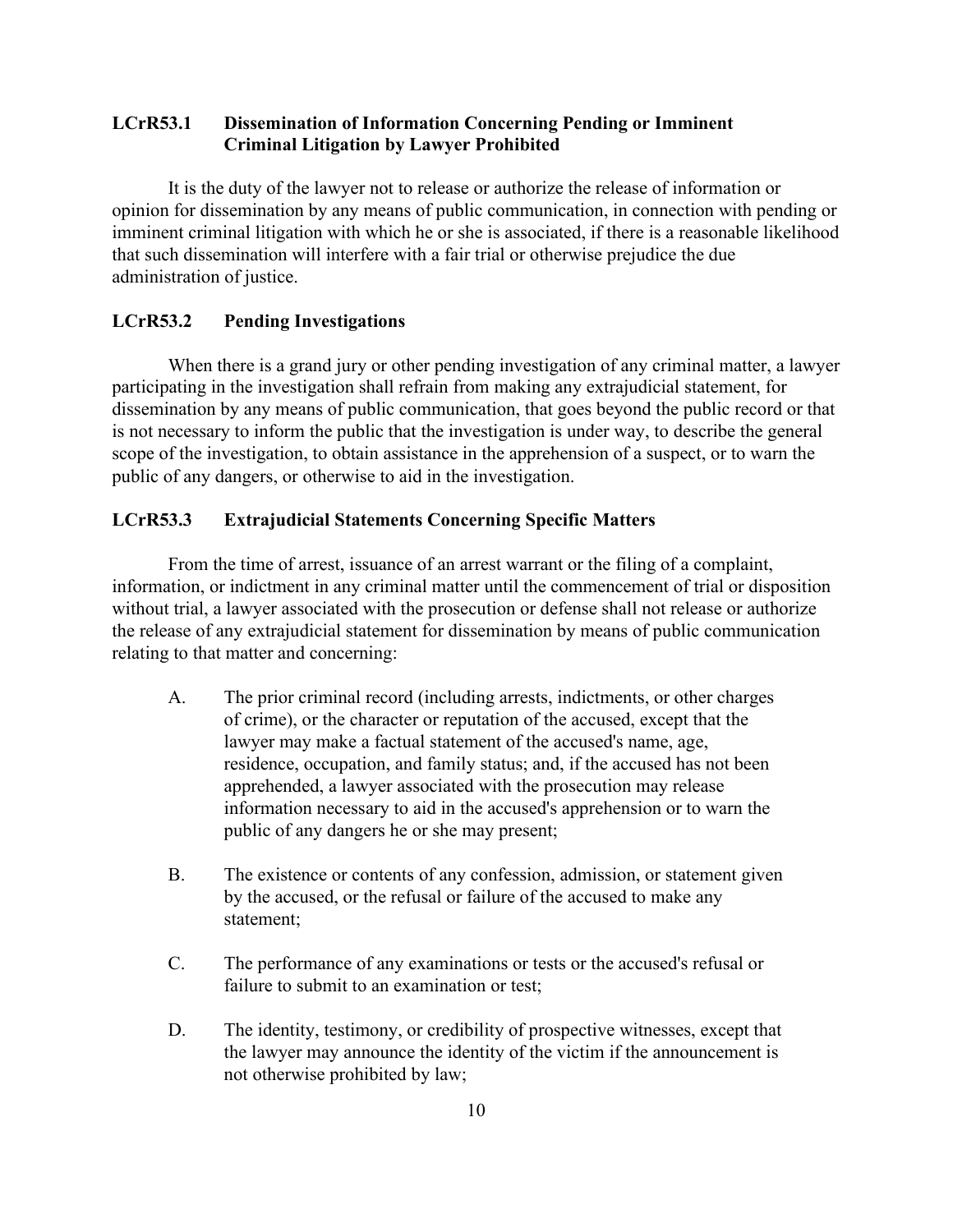- E. The possibility of a plea of guilty to the offense charged or a lesser offense;
- F. Any opinion as to the accused's guilt or innocence or as to the merits of the case or the evidence in the case.

Upon the showing of good cause by any party, the application of this Rule may be changed or modified to any extent by the court.

### <span id="page-10-0"></span>**LCrR53.4 Disclosures Authorized**

The foregoing shall not be construed to preclude the lawyer during this period, in the proper discharge of his/her official or professional obligations, from announcing the fact and circumstances of arrest (including the time and place of arrest, resistance, pursuit, and use of weapons), and the identity of the investigating and arresting officer or agency, and the length of the investigation; from making an announcement, at the time of seizure of any physical evidence other than a confession, admission or statement, which is limited to a description of the evidence seized; from disclosing the nature, substance, or text of the charge, including a brief description of the offense charged; from quoting or referring without comment to public records of the court in the case; from announcing the scheduling or result of any stage in the judicial process; from requesting assistance in obtaining evidence; or from announcing without further comment that the accused denies the charges made against him or her.

#### <span id="page-10-1"></span>**LCrR53.5 Extrajudicial Statements During Trial**

During the trial of any criminal matter, including the period of selection of the jury, no lawyer associated with the prosecution or defense shall give or authorize any extrajudicial statement or interview, relating to the trial or the parties or issues in the trial, for dissemination by any means of public communication, except that the lawyer may quote from or refer without comment to public records of the court in the case.

#### <span id="page-10-2"></span>**LCrR53.6 Extrajudicial Statements After Trial and Prior to Sentence**

After the completion of a trial or disposition without trial of any criminal matter, and prior to the imposition of sentence, a lawyer associated with the prosecution or defense shall refrain from making or authorizing any extrajudicial statement for dissemination by any means of public communication if there is a reasonable likelihood that such dissemination will affect the imposition of sentence.

# <span id="page-10-3"></span>**LCrR53.7 Matters Not Precluded**

Nothing in these rules is intended to preclude the formulation or application of more restrictive rules relating to the release of information about juvenile or other offenders, to preclude the holding of hearings or the lawful issuance of reports by legislative, administrative,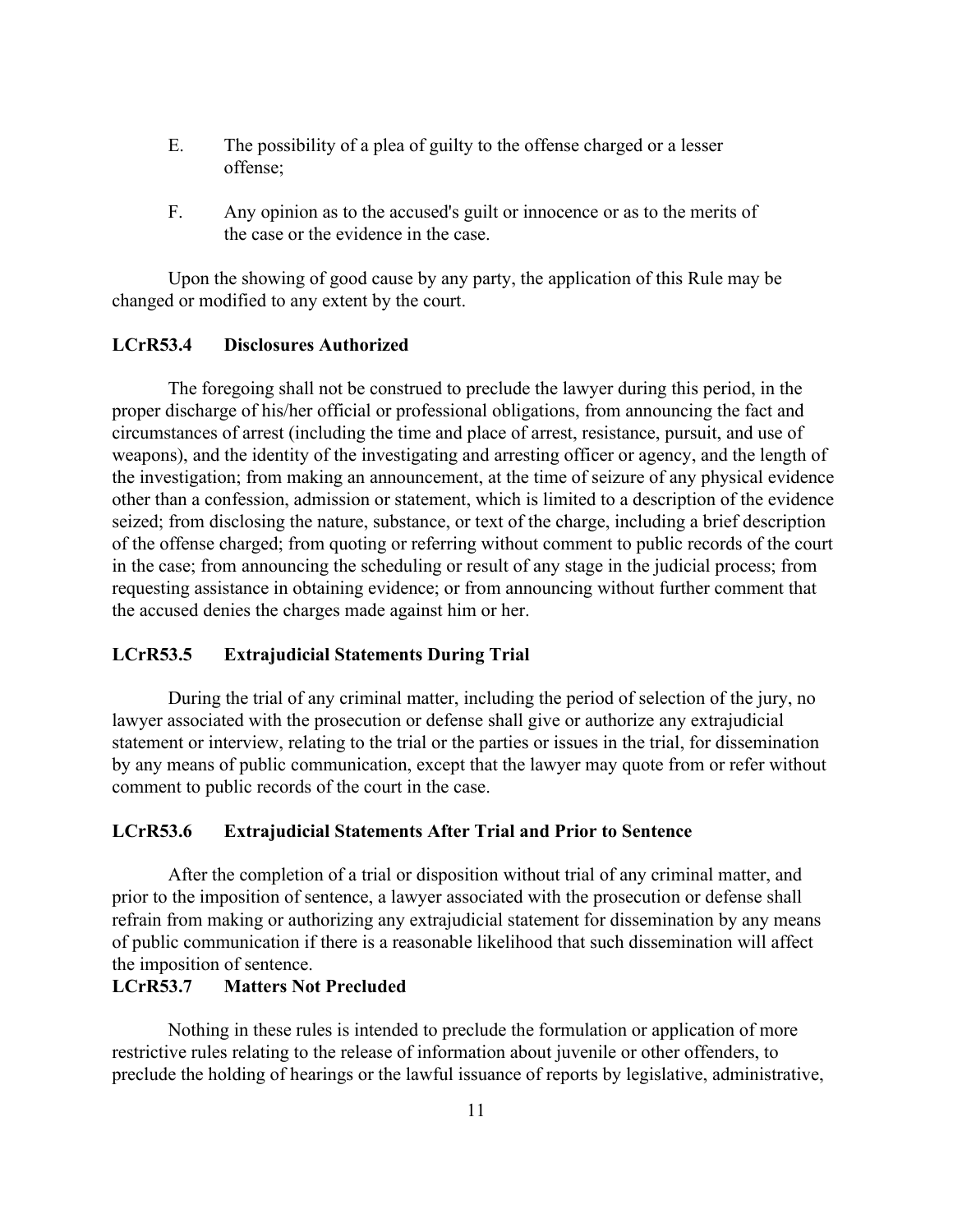or investigative bodies, or to preclude any lawyer from replying to charges of misconduct that are publicly made against him or her.

# <span id="page-11-0"></span>**LCrR53.8 Disclosure of Information by Courthouse Personnel**

All courthouse personnel, including marshals, deputy marshals, guards, court clerks, deputy clerks, law clerks, secretaries, bailiffs and court reporters, shall under no circumstances disclose to any person, without express authorization by the court, information relating to a pending criminal case or grand jury matter that is not part of the public records of the court. This rule specifically forbids the divulgence of information concerning arguments and hearings held in chambers or otherwise outside the presence of the public.

# <span id="page-11-1"></span>**LCrR53.9 Special Orders**

In a widely publicized or sensational case, the court, on motion of either party or on its own motion, may issue a special order governing such matters as extrajudicial statements by parties and witnesses likely to interfere with the rights of the accused to a fair trial by an impartial jury, the seating and conduct in the courtroom of spectators and news-media representatives, the management and the sequestration of jurors and witnesses and any other matters that the court may deem appropriate for inclusion in such an order.

### <span id="page-11-2"></span>**LCrR53.10 Subjects of Special Order**

Such a special order may be addressed to some or all of the following subjects:

- A. A proscription of extrajudicial statements by participants in the trial, including lawyers, parties, witnesses, jurors, and court officials, that might divulge prejudicial matter not of public record in the case;
- B. Specific directives regarding the clearing of entrances to the hallways in the courthouse and respecting the management of the jury and witnesses during the course of the trial to avoid their mingling with or being in the proximity of reporters, photographers, parties, lawyers, and others, both in entering and leaving the courtroom and courthouse, and during recesses in the trial;
- C. A specific direction that the jurors refrain from reading, listening to, or watching news reports concerning the case, and that they similarly refrain from discussing the case with anyone, or with one another, during the trial and from communicating with others in any manner during their deliberations;
- D. Sequestration of the jury on motion of either party or of the court without disclosure of the identity of the movant;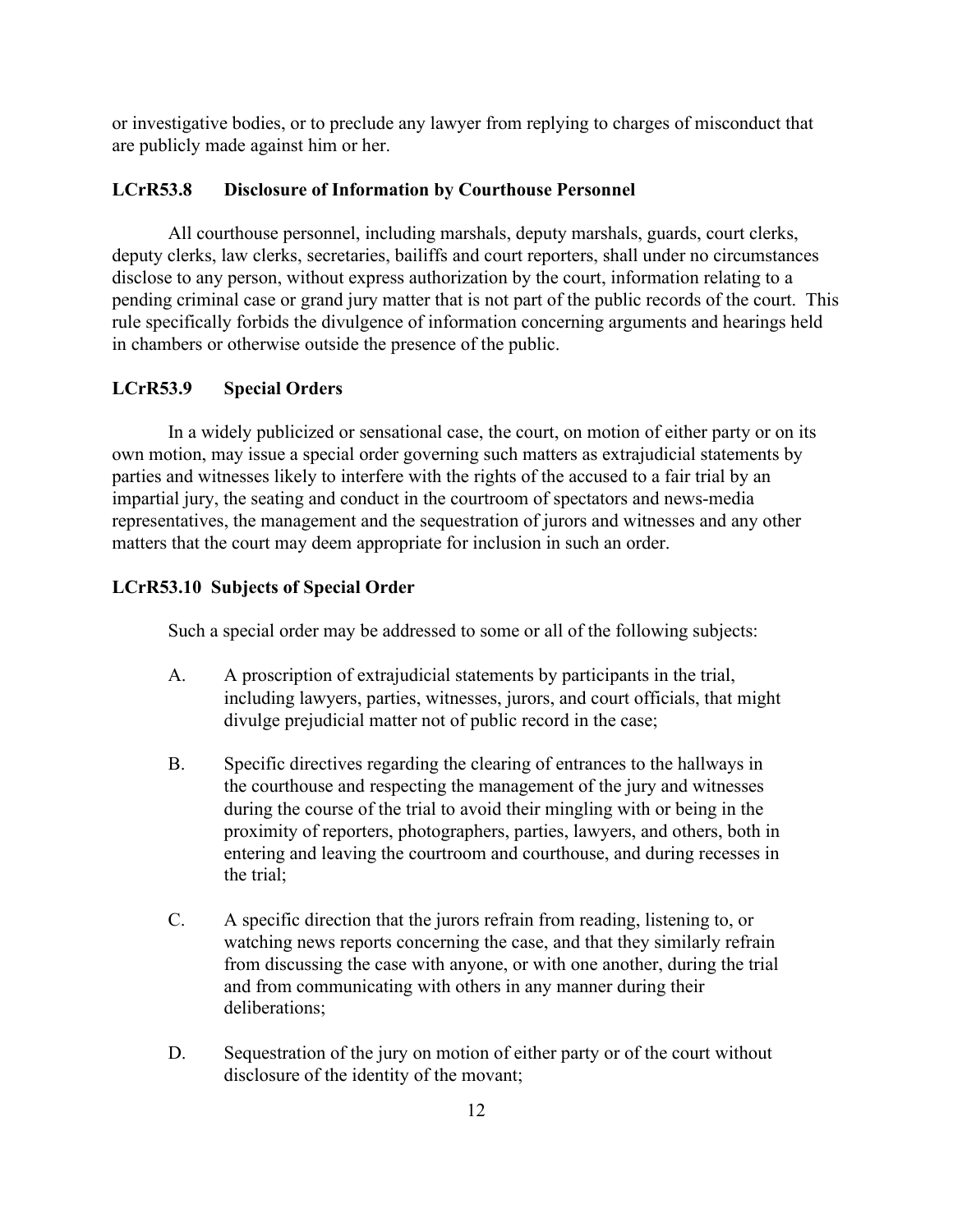- E. Direction that the names and addresses of jurors or prospective jurors not be publicly released except as required by statute, and that no photograph be taken or sketch made of any juror within the environs of the court;
- F. Insulation of witnesses from news interviews during the trial period;
- G. Specific provisions regarding the seating of spectators and representatives of news-media, including:
	- 1. An order that no member of the public or news-media representative be at any time permitted within the bar railing;
	- 2. The allocation of seats to news-media representatives in cases where there is an excess of requests over the number of seats available, taking into account any pooling arrangement that may have been agreed to among the news-media representatives.

# **LOCAL CRIMINAL RULE 58 – PROCEDURE FOR MISDEMEANORS AND OTHER PETTY OFFENSES**

<span id="page-12-0"></span>

| <b>LCrR58.1</b> | <b>Trial of Misdemeanors</b>     |
|-----------------|----------------------------------|
| <b>LCrR58.2</b> | Jurisdiction                     |
| <b>LCrR58.3</b> | <b>Central Violations Bureau</b> |

#### <span id="page-12-1"></span>**LCrR58.1 Trial of Misdemeanors**

As provided in Rule 58 of the Federal Rules of Criminal Procedure, a trial of a misdemeanor may proceed on an indictment, information, or complaint or, if it be a petty offense, on a citation or violation notice.

# <span id="page-12-2"></span>**LCrR58.2 Jurisdiction**

A. As authorized by subsection (d) of Rule 58 of the Federal Rules of Criminal Procedure, the offenses named in the schedule of offenses designated by the court and posted in the office of the clerk may be disposed of by payment of the fixed sum provided in the schedule in lieu of personal appearance before a magistrate judge. The proceeding shall be terminated on receipt by the clerk of payment.